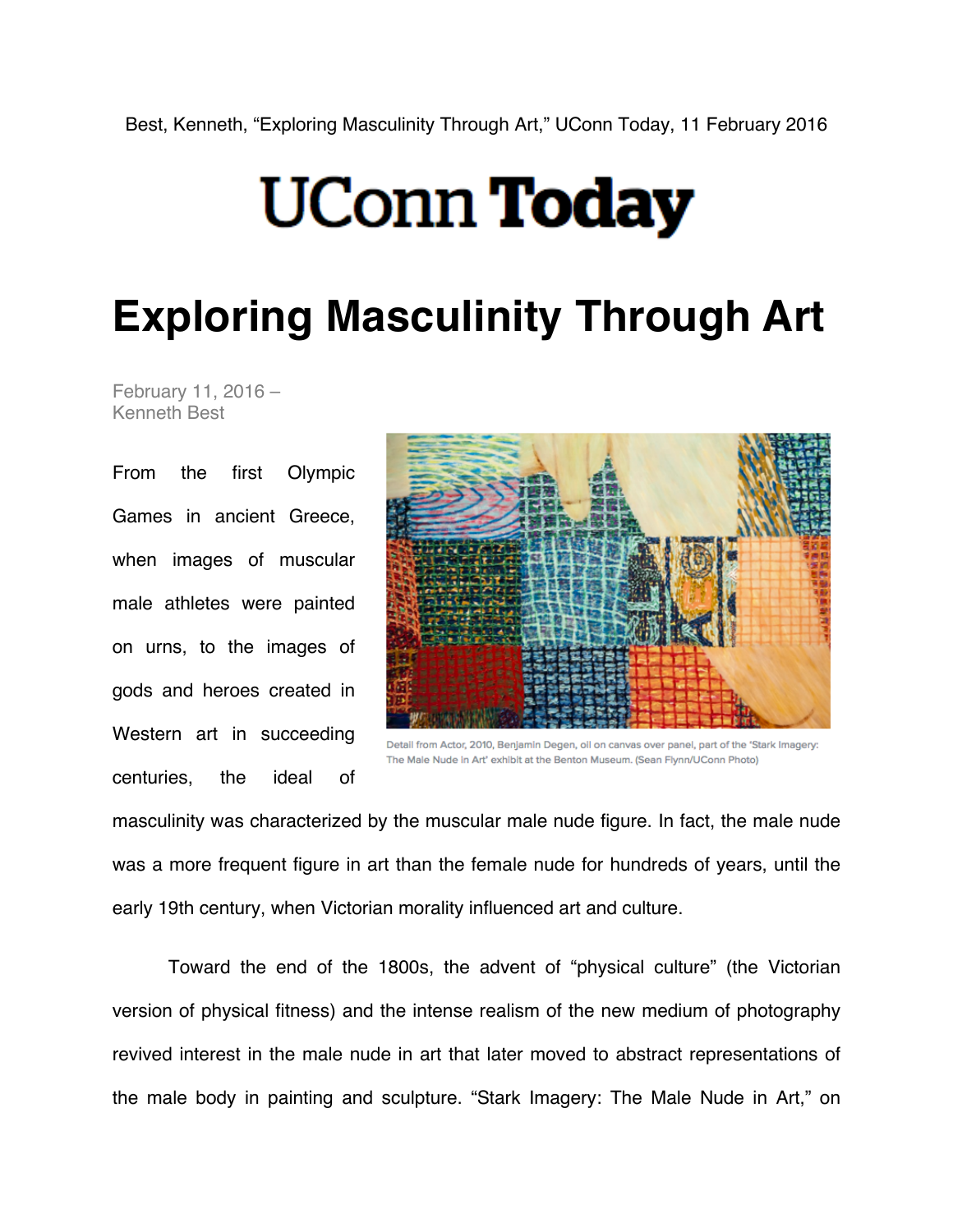display at the William Benton Museum of Art through March 13, traces the history of the male body as depicted in drawings, paintings, sculpture, and photography from the 16th century black-and-white chalk drawings of Alessandro Allori, to the late 20th-century photography of Roger L. Crossgrove, emeritus professor of art in the School of Fine Arts, and the early 21st-century paintings of Benjamin Degen.

Sherry Buckberrough, chair of the Department of Art History at the University of Hartford, who wrote much of the exhibition text, says the early 20th-century interest in body-building and sports helped to revive art focused on the nude male body.

"This development had several sources. One was a desire for outdoor activity and healthy bodies after the long Victorian practice of spending most of the time in heavily layered interiors," she says. "Another was what seems to have been a need to redirect the image of bourgeois masculinity from the properly dressed man sitting in an office to the physically active, strong man. The move from soft to hard revived confidence in masculinity. Interest in healthy, athletic bodies continues to this day."

The male nude was a more frequent figure in art than the female nude for hundreds of years, until the early 19th century.

The works in the exhibition include a series of 1977 Polaroid images by Andy Warhol; a 1999 portrait of Tour de France winner Lance Armstrong by photographer Annie Leibovitz; and pencil studies by May Stevens for her 1969 "Big Daddy" series of the aging male figure, based on her father.

Thomas Lawrence Long, associate professor-in-residence in the School of Nursing who has a joint appointment in Women's, Gender, and Sexuality Studies,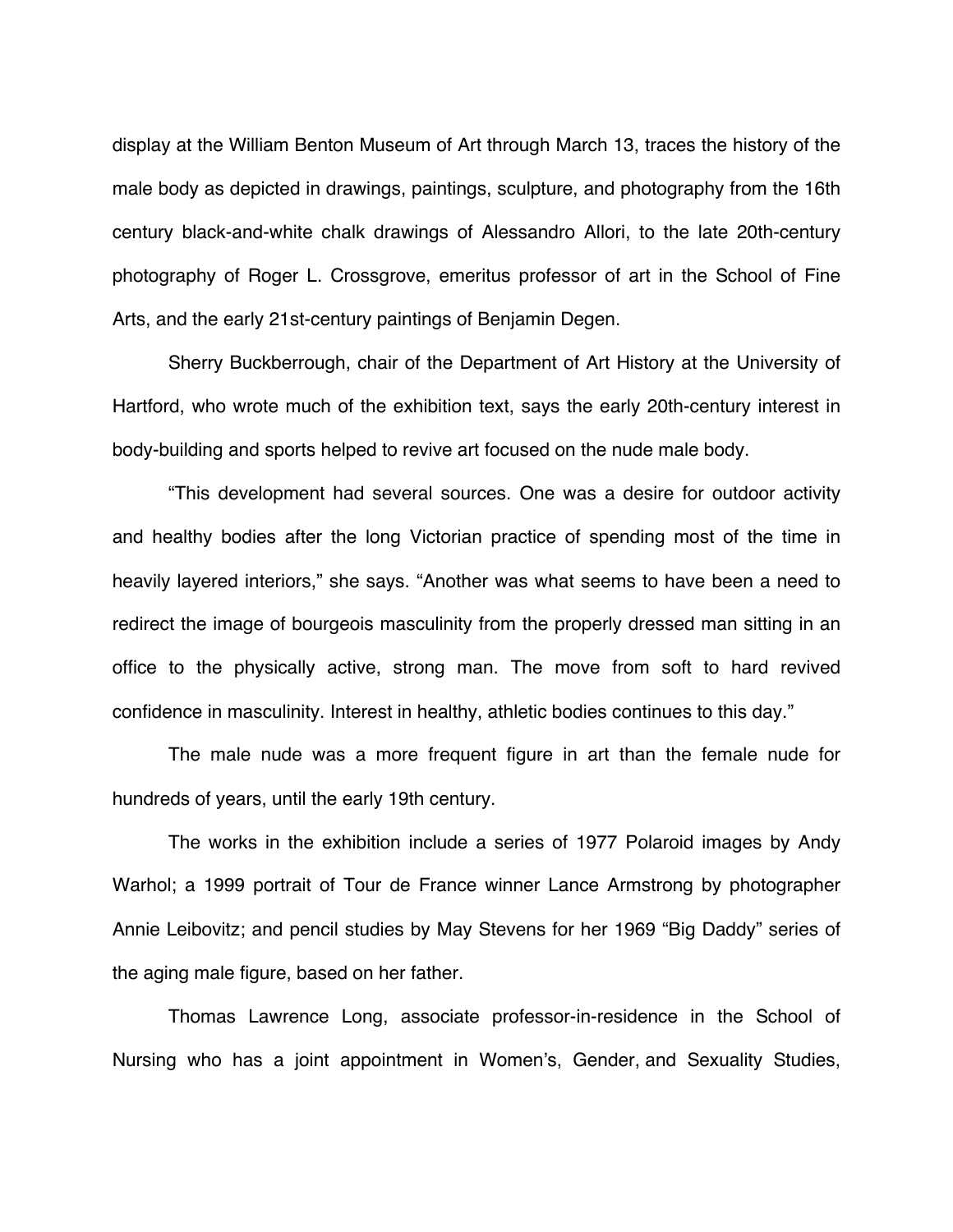collaborated in preparing the exhibition and, along with Buckberrough, recorded comments about the works on view.

Long says the late 1970s and early 1980s marked a shift in the view of the idealized male body. In the 1970s, *Playgirl* magazine featured male celebrities and athletes posing as a counterpoint to the "Bunnies" in Hugh Hefner's *Playboy* magazine. Popular culture was influenced by the form-fitting fashion of the disco dance era, followed by the introduction of music videos on MTV and the rise of heavy metal music. By the 1990s, fashion designer Calvin Klein's advertisements featured underwear modeled by musician and actor Mark Wahlberg on giant billboards in New York City.

"The age of disco was a hypersexualized world. The dances were very choreographed and had to be skillful," says Long, who teaches the "Masculinities" core course in Women's Gender and Sexuality Studies. "Heavy metal rock signals a shift from hypersexual to hyper-masculine representations. These sort of exaggerated forms of masculinity began to appear. Then with music videos in the '80s, there begins this hyper-sexualizing, pornographically inspired video. When I look at music videos of the last 15 to 20 years, they are appropriating tropes from pornography with the exception of full nudity."

Most of the works in "Stark Imagery" are isolated representations of men, but there are some photos of men with men in affectionate postures, which Long says is a reflection of changing attitudes and acceptance of same-sex marriage in the 21st century.

"My hope is that the exhibit will give people an opportunity to think in new ways about the relationship between men's bodies and this fluid thing we call ʻmasculinity,'